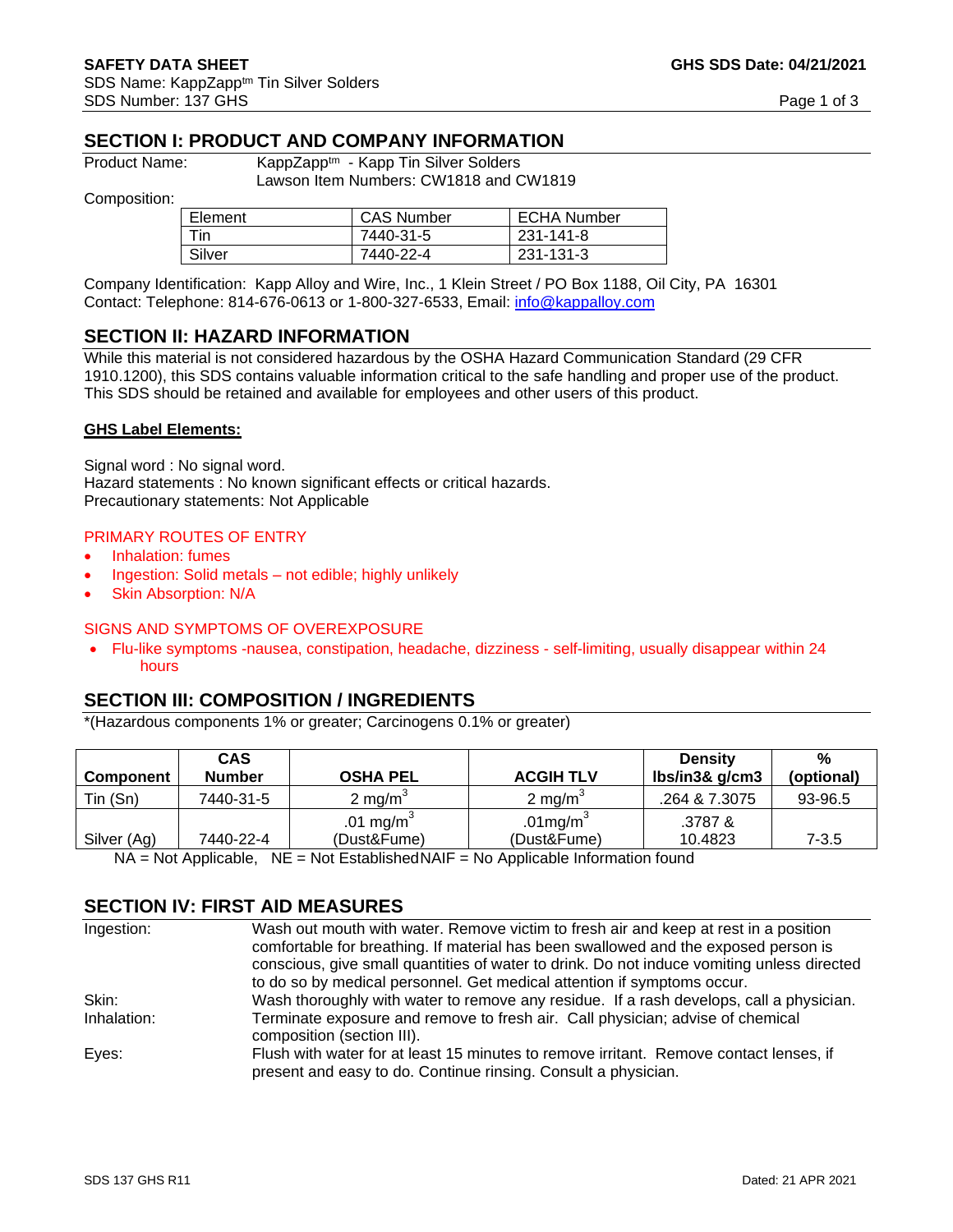## **SECTION V: FIRE FIGHTING MEASURES**

| Flash point & Methods Used: N/A | Auto Ignition Temperature: N/A           |
|---------------------------------|------------------------------------------|
| <b>Flammability Limits:</b>     | (in air, % by volume) LEL: N/A; UEL: N/A |

#### **Extinguisher Media: or dry chemical extinguisher.**

DO NOT USE WATER ON MOLTEN METAL: LARGE FIRES MAY BE FLOODED WITH WATER FROM A DISTANCE

| <b>Special Fire Fighting Procedures</b> | Use NIOSH/MSHA -approved self-contained breathing apparatus and full |
|-----------------------------------------|----------------------------------------------------------------------|
|                                         | protective clothing if involved in fire.                             |

Unusual Fire and Explosion Hazards Finely divided dust may form explosive mixture with air.

#### NEVER DROP WATER OR LIQUIDS INTO MOLTEN SOLDER.

#### **\*Do not plunge damp or wet solder bars/pieces into molten solder**

# **SECTION VI: ACCIDENTAL RELEASE MEASURES**

Steps to be taken if material is spilled or released:

- Solder is solid / recyclable
- Vacuuming is recommended for accumulated metal dust from saw/grind operations.

# **SECTION VII: HANDLING AND STORAGE**

Precautions to be taken in handling and storage:

• Dry storage; ambient temperature

Other Precaution / Special Handling:

• Wet or moist ingot(s) WILL present an explosion hazard when submerged in molten solder. **\*AVOID FIRE/EXPLOSION RISKS. Always preheat ingot before charging into furnace.**

## **SECTION VIII: EXPOSURE CONTROLS / PERSONAL PROTECTION**



Respiratory Protection: Use NIOSH-approved breathing apparatus to prevent exposure to dusts and fumes. Eye Protection: Approved safety glasses/welding goggles, appropriate to your procedure, should be worn.<br>Ventilation: Local Exhaust: YES; Mechanical: YES Special: Conform to your regulatory statutes. Special: Conform to your regulatory statutes. Other: Standard protective equipment used in soldering (/applicable) operations. \*Protective gloves are recommended, especially for high temperature applications to prevent burns. \*Conform to all local, state, federal regulations.

See also: 29 CFR 1910.132 - 29 CFR 1910.140. *Personal Protective Equipment* 29 CFR 1910.251 - 29 CFR 1910.257. *Welding, Cutting and Brazing*

# **SECTION IX: PHYSICAL AND CHEMICAL PROPERTIES**

| Boiling Point:                                           | Sn @ 4120°F/2270°C -Ag @ 4010°F/2210°C                                                  |  |  |
|----------------------------------------------------------|-----------------------------------------------------------------------------------------|--|--|
| Melting Point:                                           | Sn @ $450^{\circ}$ F / 232 $^{\circ}$ C - Ag @ 1761.5 $^{\circ}$ F / 960.8 $^{\circ}$ C |  |  |
| Alloy Melting Range:                                     | 430-500°F (221-260°C)<br>N/A                                                            |  |  |
| Vapor Pressure (mm Hg.):<br>Vapor Density ( $AIR = 1$ ): | N/A                                                                                     |  |  |
|                                                          | .2680 lbs./cubic in. $3$                                                                |  |  |
| Density of 3.5% Silver:<br>Solubility in Water:          | or 7.4186g/ml<br>0 (solid)                                                              |  |  |
| Evaporation Rate (Butyl Acetate = $1$ ):                 | N/A                                                                                     |  |  |
| Appearance and Odor:                                     | Lustrous, silver metal; odorless / various shapes and sizes.                            |  |  |